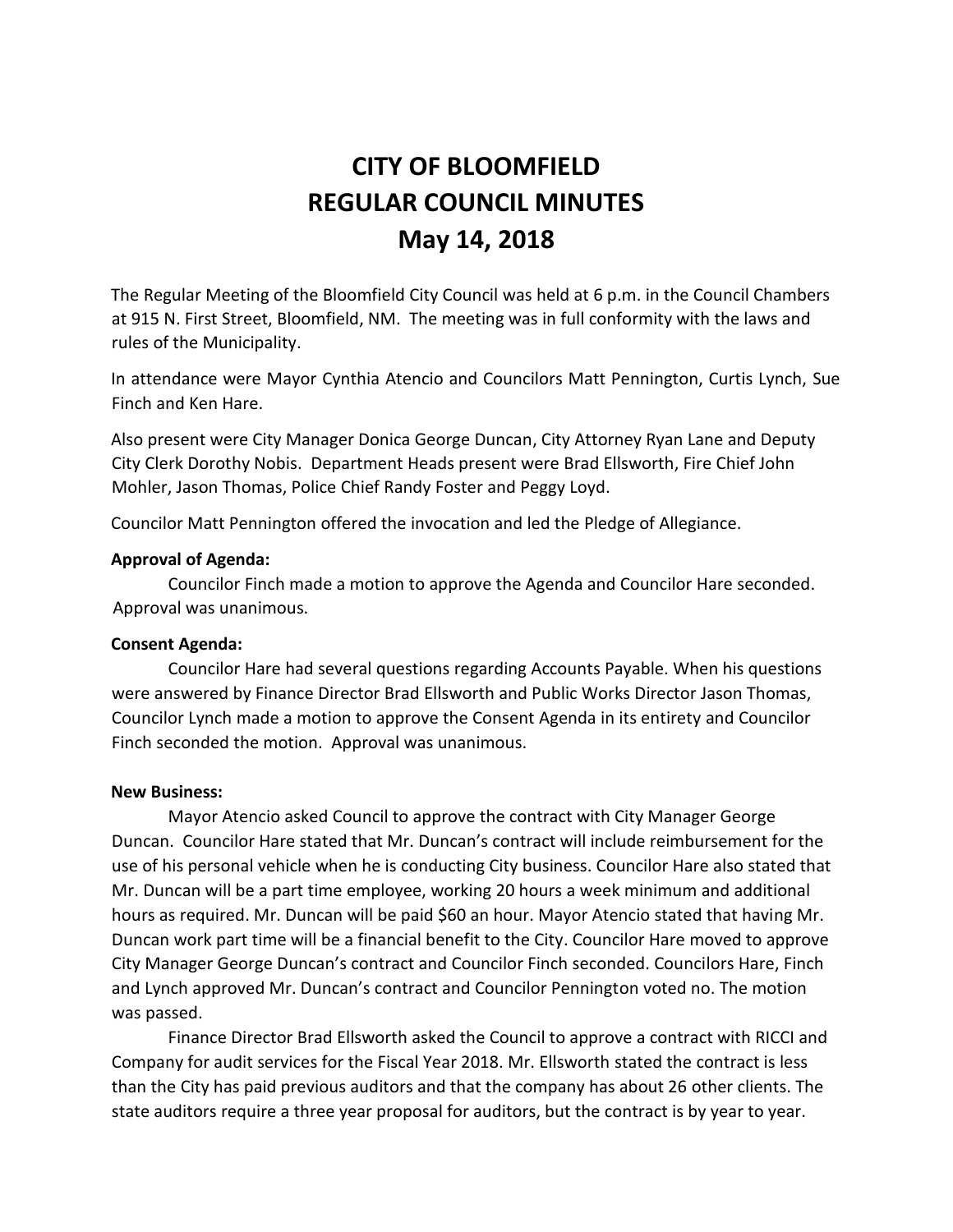Councilor Finch moved to approve the contract with RICCI and Company for audit services for the FY 2018 audit. Councilor Pennington seconded and approval was unanimous.

Mayor Atencio requested approval to make Dorothy Nobis the City Clerk. Councilor Lynch moved to approve Ms. Nobis as the City Clerk. Councilor Finch seconded and approval was unanimous.

Public Works Director Jason Thomas requested approval of a proposal by CHC Engineers for the Design, Plan Preparation, and Permitting Services for the East Tank By-pass. Councilor Hare complimented Mr. Thomas on his research of the project, and stated that how the City will pay for the tank replacement project has yet to be determined. The New Mexico Legislature approved \$500,000 funding for the tank replacement project, which will ultimately cost the City \$1.6 million. Finance Director Brad Ellsworth stated that the maximum annual debt service is \$300,000. The project is for the east tank replacement. The tank currently serves about 597 meters, most of which are residential. Work on the east tank bypass must be done this year, Mr. Thomas stated. Councilor Hare moved to approve the proposal by CHC Engineers for the Design, Plan Preparation, and Permitting Services for the East Tank By-pass and Councilor Finch seconded. Approval was unanimous.

Mayor Atencio requested Council approval for three alternate judges for Municipal Court. Councilor Finch approved three residents as Alternate Municipal Judges and Councilor Hare seconded. Approval was unanimous. Kathleen Potter and Patricia Wilson were sworn in as Alternate Judges by City Clerk Dorothy Nobis. The third judge, Christine Carter, was unable to attend the meeting and will be sworn in at a later date.

### **UNFINISHED BUSINESS:**

Mayor Atencio asked Council to approve Jack Scott as the City of Bloomfield's representative on the San Juan Water Commission and Lynne Raner as the alternate. Mr. Scott and Ms. Raner have extensive history and knowledge of water in the area. Councilor Hare moved to approve Mr. Scott and Ms. Raner, with Public Works Director as the alternate. Councilor Finch seconded and approval was unanimous.

# **Department and Public Input:**

Public Works Director Jason Thomas updated the Council on the regular meetings the San Juan County Emergency Management Services is having with the cities of Aztec, Bloomfield and Farmington regarding the drought conditions that continue to challenge water resources. He requested direction from the Council to City staff on ways to encourage voluntary water conservation. Councilor Hare asked Mr. Thomas to see what Aztec and Farmington are doing and to keep the Council updated.

Fire Chief John Mohler told the Council that the State Fire Marshal has approved funding for the new Administration/Training Center the Fire Department has been repairing the last six months. Chief Mohler said he hopes to have a private tour of the facility for the Mayor, City Council and previous city leaders on May 30, with an open house for the public on May 31. Chief Mohler also stated that the State Fire Fund will provide \$80,000-\$104,000 funding for the facility.